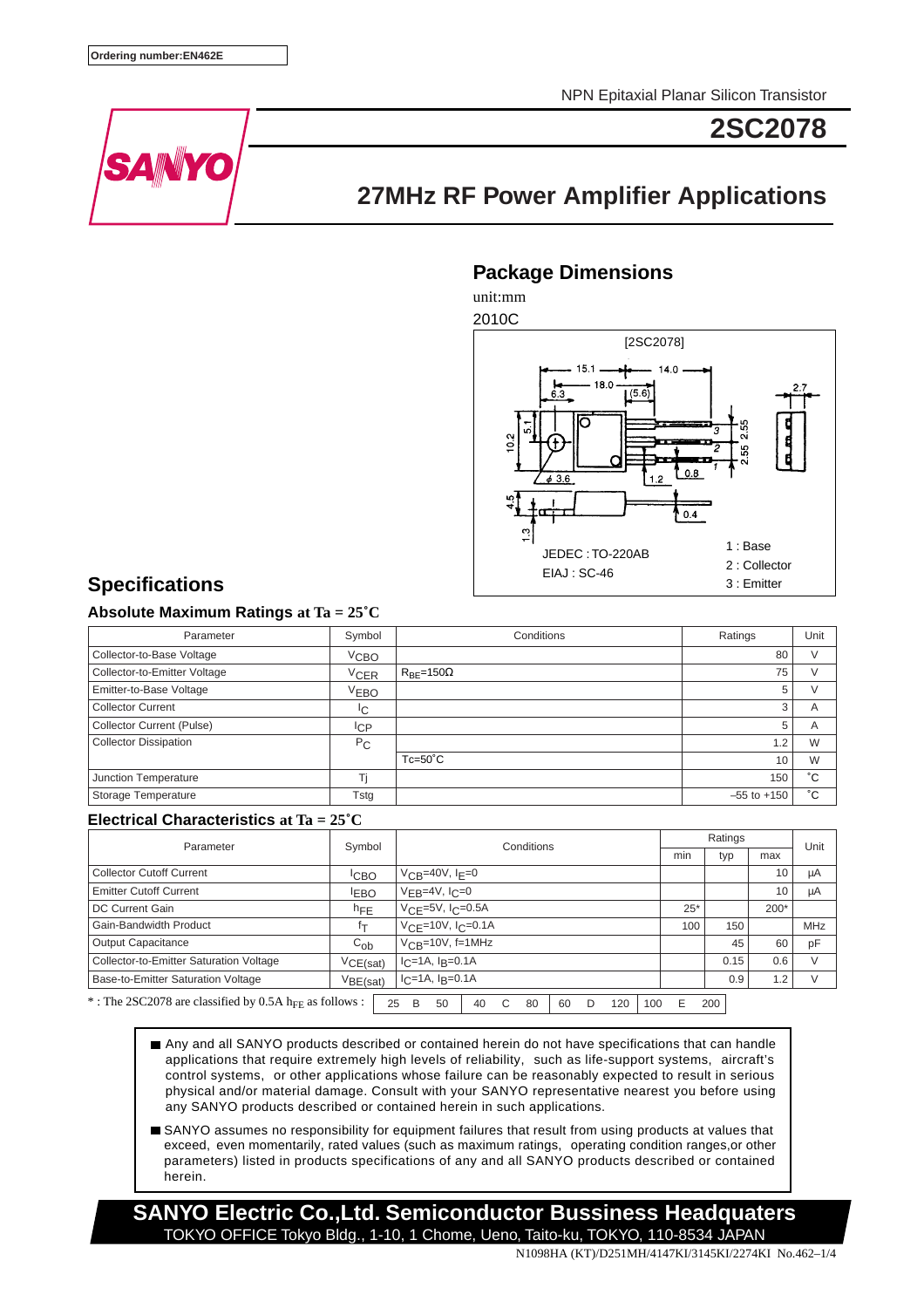| Parameter                               | Symbol       | Conditions                                 |     | Ratings |     |      |  |  |  |
|-----------------------------------------|--------------|--------------------------------------------|-----|---------|-----|------|--|--|--|
|                                         |              |                                            | min | typ     | max | Unit |  |  |  |
| Collector-to-Base Saturation Voltage    | $V$ (BR)CBO  | l I <sub>C</sub> =100µA, I <sub>B</sub> =0 | 80  |         |     |      |  |  |  |
| Collector-to-Emitter Saturation Voltage | $V$ (BR)CER  | $ I_C=1$ mA, R <sub>BE</sub> =150 $\Omega$ | 75  |         |     |      |  |  |  |
| Emitter-to-Base Saturation Voltage      | V(BR)EBO     | $ I_F=100\mu A, I_C=0$                     | 5   |         |     |      |  |  |  |
| [At specified test circuit]             |              |                                            |     |         |     |      |  |  |  |
| <b>Output Power</b>                     | $P_{\Omega}$ | $V_{C}$ c=12V, f=27MHz, Pi=0.2W            | 4.0 |         |     | W    |  |  |  |
| <b>Power Efficiency</b>                 | η            |                                            | 60  |         |     | $\%$ |  |  |  |

### **27MHz Output Power Test Circuit**